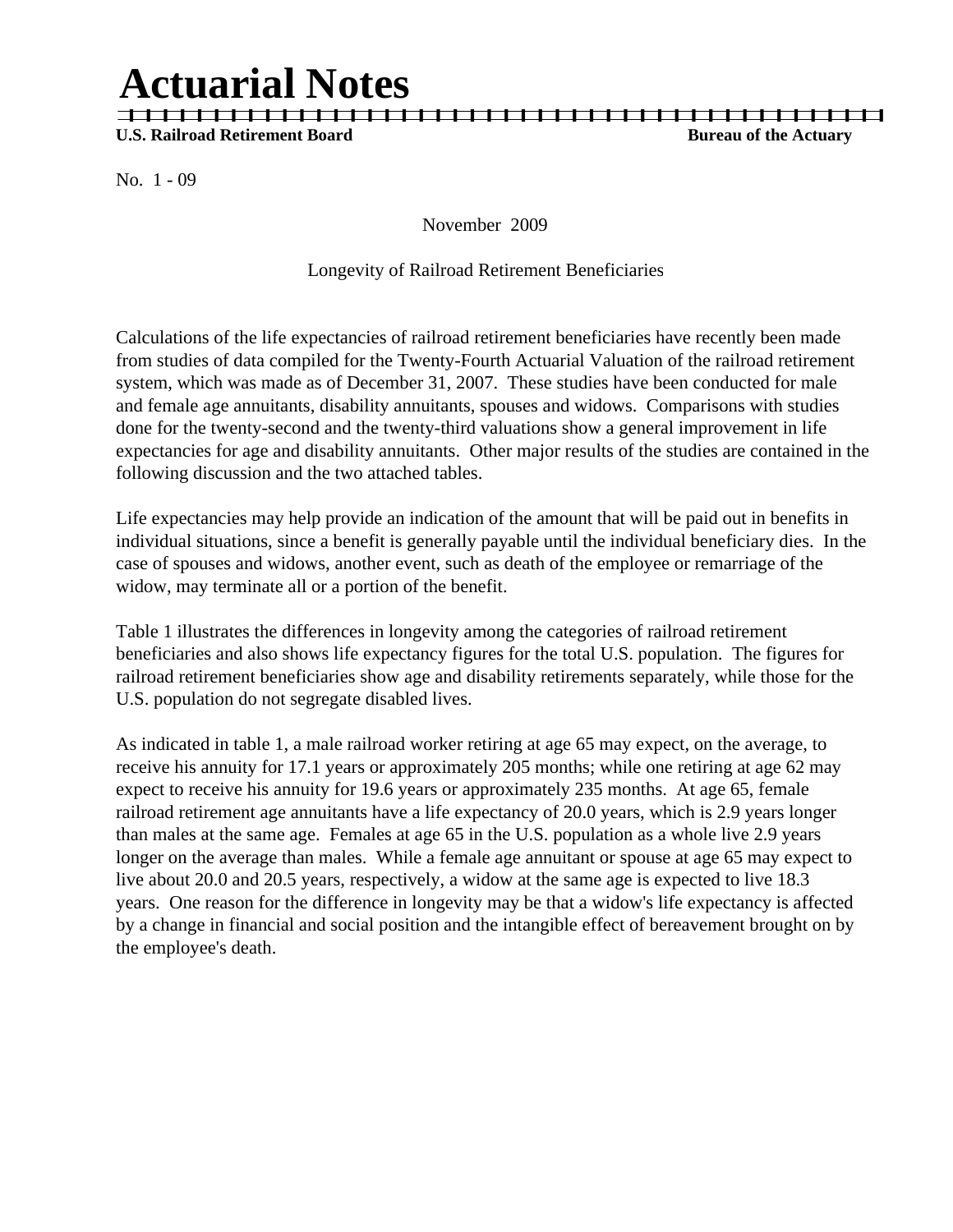Life expectancies for disability beneficiaries are shown below. Both those disabled from performing their regular occupation and those totally disabled from performing any occupation are included. Total disabilities are those which meet the more restrictive disability standards of social security.

|                    |               | 5 or more years  |
|--------------------|---------------|------------------|
| $\frac{Age^b}{45}$ | At retirement | after retirement |
|                    | 26.9          | 27.0             |
| 50                 | 22.7          | 23.5             |
| 55                 | 19.4          | 20.0             |
| 60                 | 16.2          | 16.5             |
| 65                 |               | 13.5             |
| 70                 |               | 10.8             |
| 75                 |               | 8.3              |
| 80                 |               | 6.3              |

Life expectancies $^{\circ}$  at selected ages for railroad disability annuitants at retirement and 5 or more years after retirement

<sup>a</sup> Based on experience between 2003 and 2006 anniversaries of retirement.

 $<sup>b</sup>$  Age nearest birthday.</sup>

c Data not statistically significant.

This table indicates that the life expectancy of a person newly disabled is somewhat lower than that of a person disabled a number of years earlier. At age 55, for example, a recently disabled person may expect to live 19.4 years on average, while one disabled 5 or more years ago has a life expectancy of 20.0 years.

The data used to calculate life expectancy figures also provide a basis for estimating what proportion of the retired population may be expected to remain alive at the end of a particular number of years in the future. The chances of survival for 5, 10, 15 and 20 years for retired individuals are given in table 2. According to these figures, from a group of 1,000 retired male employees at age 65, 920 will survive at least 5 years, 791 at least 10 years, 607 at least 15 years, and 385 at least 20 years. Of female age annuitants at age 65, 532 will be alive 20 years later.

Life expectancy figures are averages for large groups. The future lifetime of a particular individual may be longer or shorter than the life expectancy for his age group. Under the railroad retirement system, there have been many who have received benefits for 25 years or more.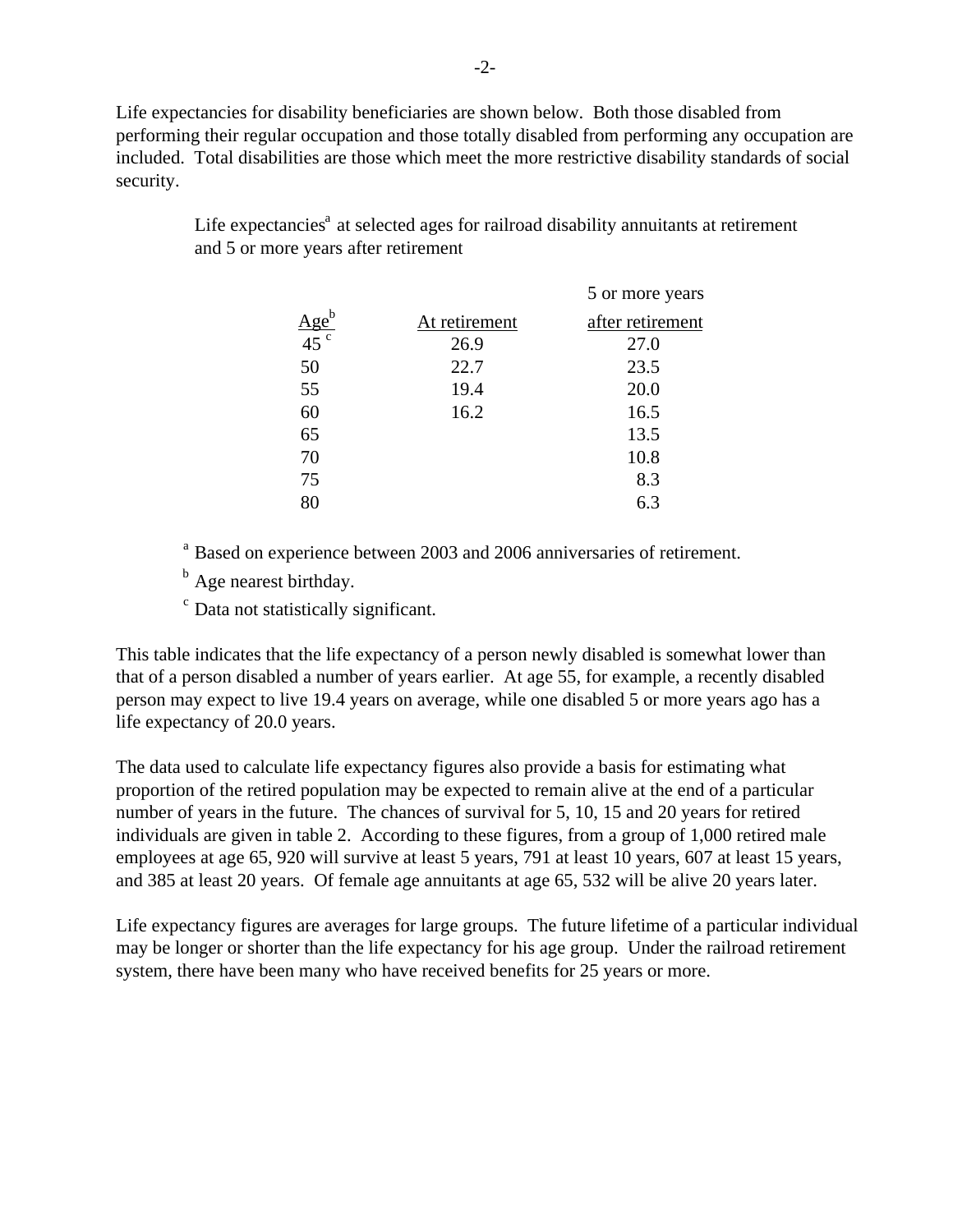#### Table 1

### Life expectancies at ages 60-85 for railroad retirement beneficiaries and for the general population

|         |                |         | Railroad Retirement <sup>a</sup> |                      |        |       |                              |  |
|---------|----------------|---------|----------------------------------|----------------------|--------|-------|------------------------------|--|
|         | Age annuitants |         | Disability                       |                      |        |       | U.S. Population <sup>b</sup> |  |
| $Age^c$ | Males          | Females | Annuitants                       | Spouses <sup>d</sup> | Widows | Males | Females                      |  |
| 60      | 21.3           | 24.5    | 16.4                             | 24.6                 | 22.3   | 20.8  | 24.0                         |  |
| 61      | 20.4           | 23.6    | 15.8                             | 23.8                 | 21.4   | 20.0  | 23.2                         |  |
| 62      | 19.6           | 22.6    | 15.2                             | 22.9                 | 20.6   | 19.3  | 22.4                         |  |
| 63      | 18.7           | 21.7    | 14.6                             | 22.1                 | 19.8   | 18.5  | 21.6                         |  |
| 64      | 17.9           | 20.9    | 14.0                             | 21.3                 | 19.0   | 17.8  | 20.8                         |  |
| 65      | 17.1           | 20.0    | 13.5                             | 20.5                 | 18.3   | 17.1  | 20.0                         |  |
| 66      | 16.3           | 19.1    | 12.9                             | 19.7                 | 17.6   | 16.4  | 19.2                         |  |
| 67      | 15.6           | 18.4    | 12.3                             | 18.9                 | 16.9   | 15.7  | 18.4                         |  |
| 68      | 14.8           | 17.6    | 11.9                             | 18.2                 | 16.1   | 15.0  | 17.7                         |  |
| 69      | 14.1           | 16.8    | 11.3                             | 17.4                 | 15.4   | 14.4  | 16.9                         |  |
| 70      | 13.4           | 16.0    | 10.8                             | 16.6                 | 14.7   | 13.7  | 16.2                         |  |
| 71      | 12.7           | 15.1    | 10.3                             | 15.8                 | 14.1   | 13.1  | 15.5                         |  |
| 72      | 12.0           | 14.4    | 9.8                              | 15.1                 | 13.5   | 12.5  | 14.8                         |  |
| 73      | 11.4           | 13.7    | 9.2                              | 14.4                 | 12.9   | 11.9  | 14.1                         |  |
| 74      | 10.8           | 13.0    | 8.7                              | 13.7                 | 12.2   | 11.3  | 13.5                         |  |
| 75      | 10.1           | 12.3    | 8.3                              | 13.0                 | 11.6   | 10.7  | 12.8                         |  |
| 76      | 9.6            | 11.6    | 7.9                              | 12.4                 | 11.0   | 10.2  | 12.2                         |  |
| 77      | 9.0            | 10.9    | 7.4                              | 11.7                 | 10.4   | 9.6   | 11.5                         |  |
| 78      | 8.4            | 10.3    | 7.1                              | 11.0                 | 9.9    | 9.1   | 10.9                         |  |
| 79      | 7.9            | 9.6     | 6.7                              | 10.4                 | 9.3    | 8.6   | 10.3                         |  |
| 80      | 7.4            | 9.1     | 6.3                              | 9.8                  | 8.8    | 8.2   | 9.8                          |  |
| 81      | 6.9            | 8.5     | 5.9                              | 9.2                  | 8.2    | 7.7   | 9.2                          |  |
| 82      | 6.5            | 8.0     | 5.6                              | 8.6                  | 7.7    | 7.3   | 8.7                          |  |
| 83      | 6.0            | 7.4     | 5.2                              | 8.0                  | 7.3    | 6.9   | 8.2                          |  |
| 84      | 5.6            | 6.9     | 4.9                              | 7.5                  | 6.8    | 6.5   | 7.7                          |  |
| 85      | 5.2            | 6.4     | 4.6                              | 7.0                  | 6.3    | 6.1   | 7.2                          |  |

<sup>a</sup> Based on experience between anniversaries of retirement in 2003 and 2006 for all annuitants.

<sup>b</sup> U.S. Life Tables for 2004 from Tables 2 and 3, National Vital Statistics Reports, Vol. 56, No. 9, Dec. 28, 2007, United States Public Health Service, U.S. Department of Health and Human Services.

 $\epsilon$  For railroad retirement data, age basis is age nearest birthday at beginning of policy year; for U.S. population data, age basis is exact age.

d About 96 percent of spouses are female.